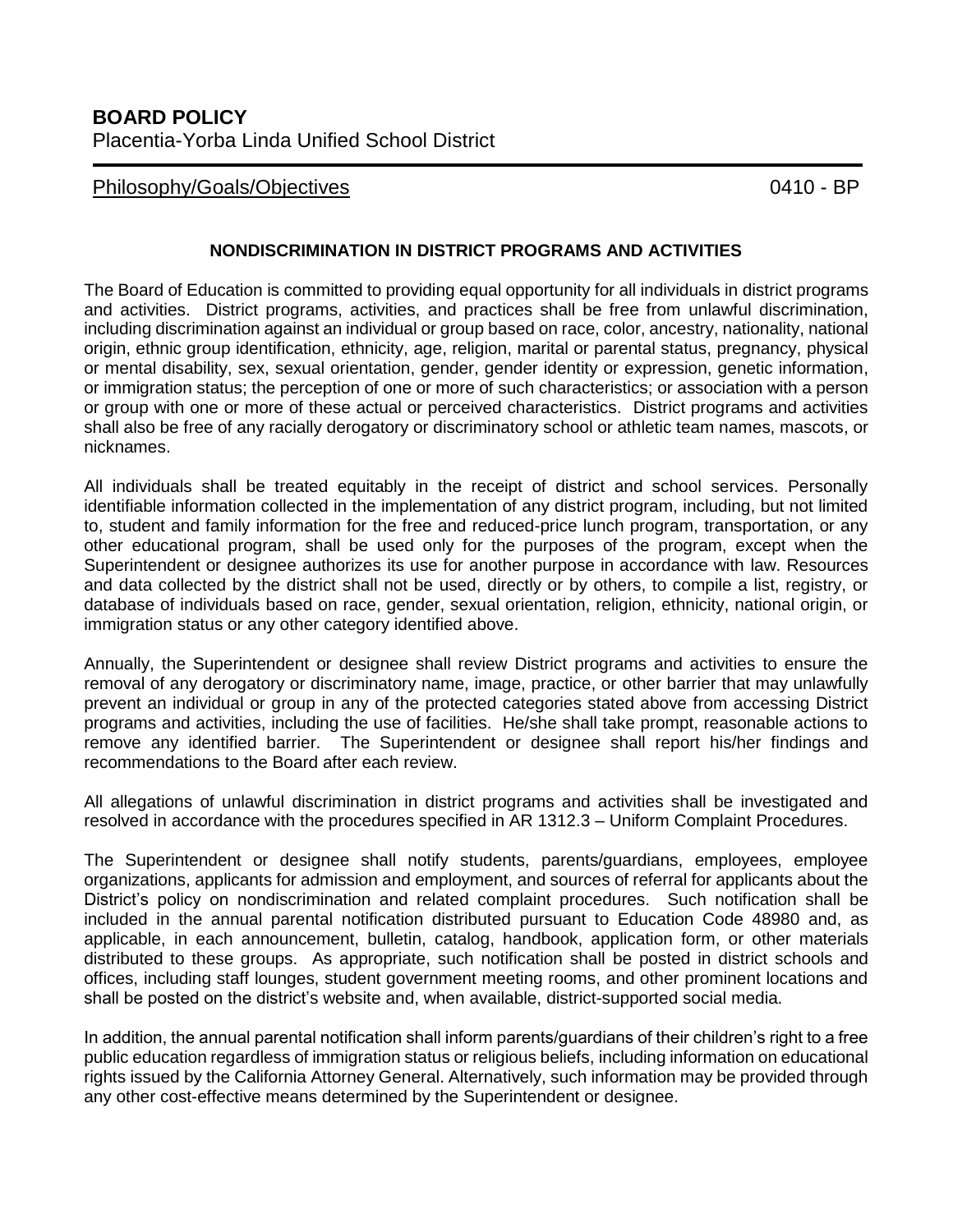The District's nondiscrimination policy and related informational materials shall be published in a format that parents/guardians can understand. In addition, when 15 percent or more of a school's students speak a single primary language other than English, those materials shall be translated into that other language.

## Access for Individuals with Disabilities

District programs and facilities, viewed in their entirety, shall be in compliance with the Americans with Disabilities Act and any implementing standards and/or regulations. When structural changes to existing district facilities are needed to provide individuals with disabilities access to programs, services, activities, or facilities, the Superintendent or designee shall develop a transition plan that sets forth the steps for completing the changes.

The Superintendent or designee shall ensure that the District provides appropriate auxiliary aids and services when necessary to afford individuals with disabilities equal opportunity to participate in or enjoy the benefits of a service, program, or activity unless such provision would result in a fundamental alteration in the nature of a service, program, or activity or would result in undue administrative or financial burdens. These aids and services may include, but are not limited to, qualified interpreters or readers, assistive listening devices, assistive technologies or other modifications to increase accessibility to district and school websites, note takers, written materials, taped text, and Braille or large print materials.

Individuals with disabilities shall notify the Superintendent or principal if they have a disability that requires special assistance or services. Reasonable notification should be given prior to the school-sponsored function, program, or meeting.

The individual (s) responsible for coordinating the district's response to complaints and for complying with state federal civil rights laws are:

- 1.) Employee complaints
	- Assistant Superintendent, Human Resources (714) 985-8408
- 2.) Title IX Sexual Harassment and any other discrimination complaints
	- Executive Director, Educational Services, Title IX Coordinator (714) 985-8656
- 3.) Americans with Disabilities Act complaints
	- Executive Director, Instructional Support (714) 985-8727
- 4.) Bullying, intimidation complaints
	- Administrator, Student Services (714) 985-8671

| <b>LEGAL REFERENCE:</b> |             |                                                                |
|-------------------------|-------------|----------------------------------------------------------------|
| <b>Education Code</b>   | 200-262.4   | Prohibition of discrimination                                  |
|                         | 48980       | Parental notification                                          |
|                         | 48985       | Notices to parents in language other than<br>English           |
|                         | 51007       | Legislative intent: state policy                               |
| <b>Government Code</b>  | 8310.3      | California Religious Freedom Act                               |
|                         | 11000       | <b>Definitions</b>                                             |
|                         | 11135       | Nondiscrimination in programs or activities<br>funded by state |
|                         | 12900-12996 | Fair Employment and Housing Act                                |
|                         | 54953.2     | Brown Act compliance with Americans with                       |
|                         |             | <b>Disabilities Act</b>                                        |
| <b>Penal Code</b>       |             |                                                                |
|                         | 422.55      | Definition of hate crime                                       |